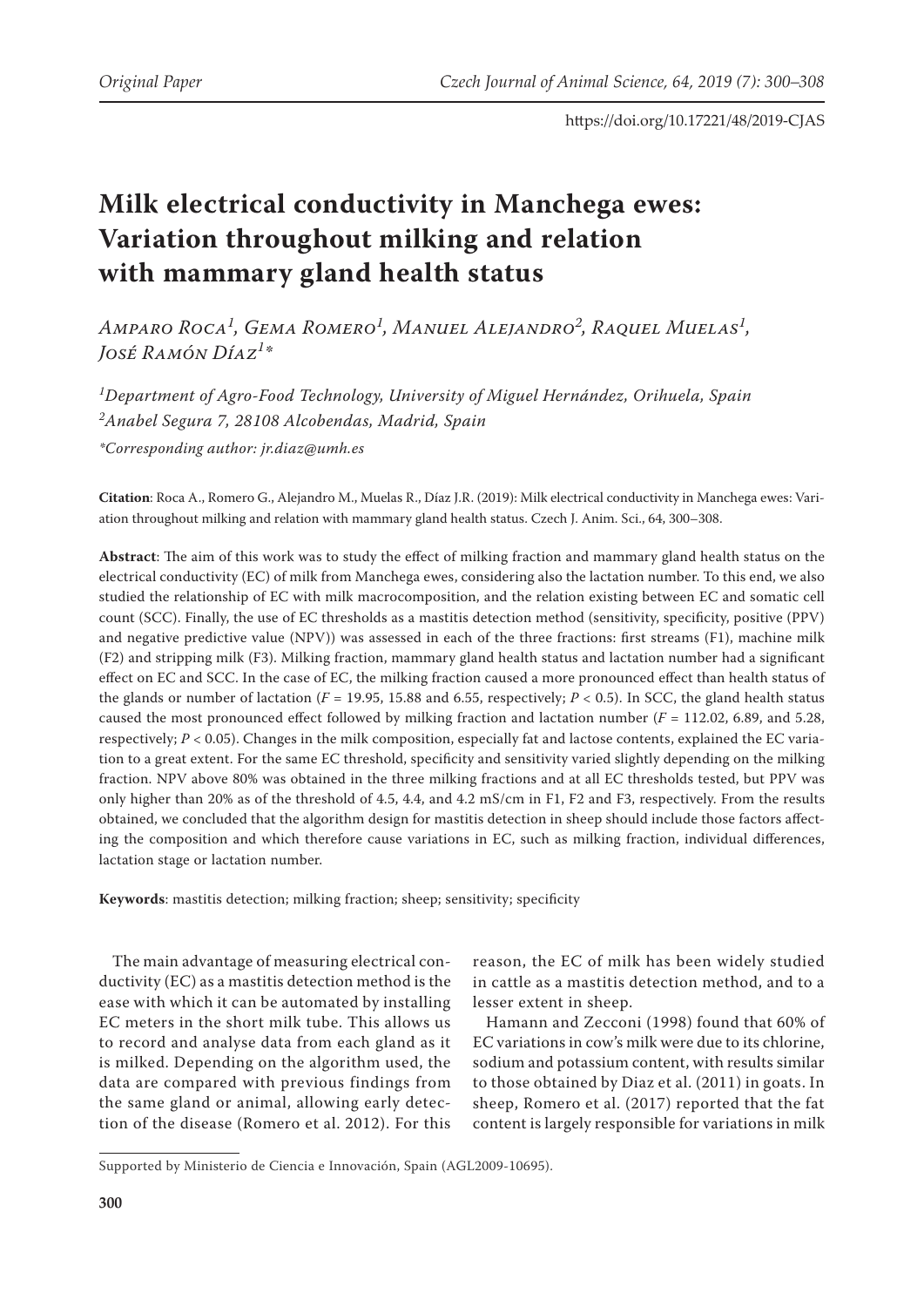EC, followed by sodium and chloride content. In all three works, it was observed that milk EC not only varied due to the mammary gland health status, but also it was affected by other physiological factors such as lactation number, lactation stage and (morning or evening) milking session in ewes.

In bovines, it was observed that the milking fraction affected the EC of milk and its capacity for mastitis detection. Bansal et al. (2005) revealed that the EC decreases as milking progresses, while the difference in the EC of healthy and mastitic glands increases, concluding that the best results for mastitis would be achieved in stripping milk. In contrast, Bruckmaier et al. (2004b) and Lien et al. (2005) reported that the biggest difference in the EC of healthy and mastitic glands occurred in the first streams, stating that this fraction would be better for detecting the disease.

In small ruminants, there are few studies on the effect of milking fraction on EC and its mastitis detection capacity. Romero et al. (2012) reported in goat that EC decreased as milking progressed both in healthy and mastitic glands, although this did not affect the potential for mastitis detection as the same sensitivity was observed in the three fractions studied.

In ewes, the early detection of mastitis becomes really important as most of the milk obtained is destined for cheese production. Leitner et al. (2004) stated that curd production is lower in milk from infected glands than from healthy ones as a longer time is needed for its formation, in results coinciding with those reported by Bianchi et al. (2004). There are a few works available in this species on factors affecting EC in milk and its ability to detect mastitis. Peris et al. (1998) reported that mastitis causes an increase in the EC of milk, proposing two thresholds for mastitis detection. An absolute threshold of 5 mS/cm, whereby 87.9% of samples were correctly classified, and another one consisting in the difference in EC between the two glands, which was used to correctly classify 89.1% of samples, when the difference was greater than 0.3 mS/cm.

It has been observed that the milking fraction has an effect on milk EC, but it is necessary to know how it affects its usefulness for detecting mastitis in sheep. To this end, we proposed this experiment to study the effect of milking fraction on EC, as well as the potential for mastitis detection depending on the milking fraction in which the variable is measured.

#### **MATERIAL AND METHODS**

*Location and animals used.* The animals, Manchega sheep, were kept on an intensive dairy farm. The reproductive rate was one parturition per year, with lambs weaned at birth and reared by artificial feeding. Postpartum, the ewes were milked twice daily (at 8:00 and 16:00 h) in a Casse type milking parlour  $1 \times 12 \times 12$  (number of platforms  $\times$  number of places/platform  $\times$  number of milking units/ platform) with the following milking parameters: 36 kPa vacuum level, 180 pulsations per min and 50% pulsation ratio.

A diet, consisting of 2.5 kg per day of a complete feed (unifeed type) and straw *ad libitum*, was maintained constant throughout lactation.

*Experimental design*. To avoid variations in EC due to environmental factors, sampling was performed in a single session. Prior to sampling, three checks were performed at weekly intervals to determine the mammary gland health status, starting two months postpartum. At each control, samples were taken for bacteriological analysis of each gland and subsequently to analyse somatic cell count (SCC) in the glands of 103 lactating ewes present on the farm (86 multiparous and 17 primiparous). On the second day of sampling, in addition to the previous ones, three 100 ml samples were collected from each gland of the ewes whose production was higher than 500 ml (178 glands): first 100 ml, hand milked (F1); machine milk, collected using volumetric meters during mechanical milking (F2); stripping milk, collected by hand after machine milking (F3).

*Variables analysed.* For bacteriological analysis immediately after aseptic collection of 5 ml milk prior to milking, 20 µl of milk was seeded onto sheep blood agar plates (Biomerieux, France) which were then incubated at 37°C, performing bacterial growth counts at 24, 48 and 72 h after seeding. For classification into positive or negative culture, we followed the National Mastitis Council recommendations (Harmon et al. 1990). The culture was considered positive when at least five identical growth colonies were observed, and negative if there was no growth at 72 h after seeding.

EC (mS/cm) was measured immediately after collection using a laboratory conductivity meter GLP 32 (Crison, Spain) with automatic temperature compensation to 25°C.

After measuring the EC, two aliquots of 30 ml were separated from each of the three fractions.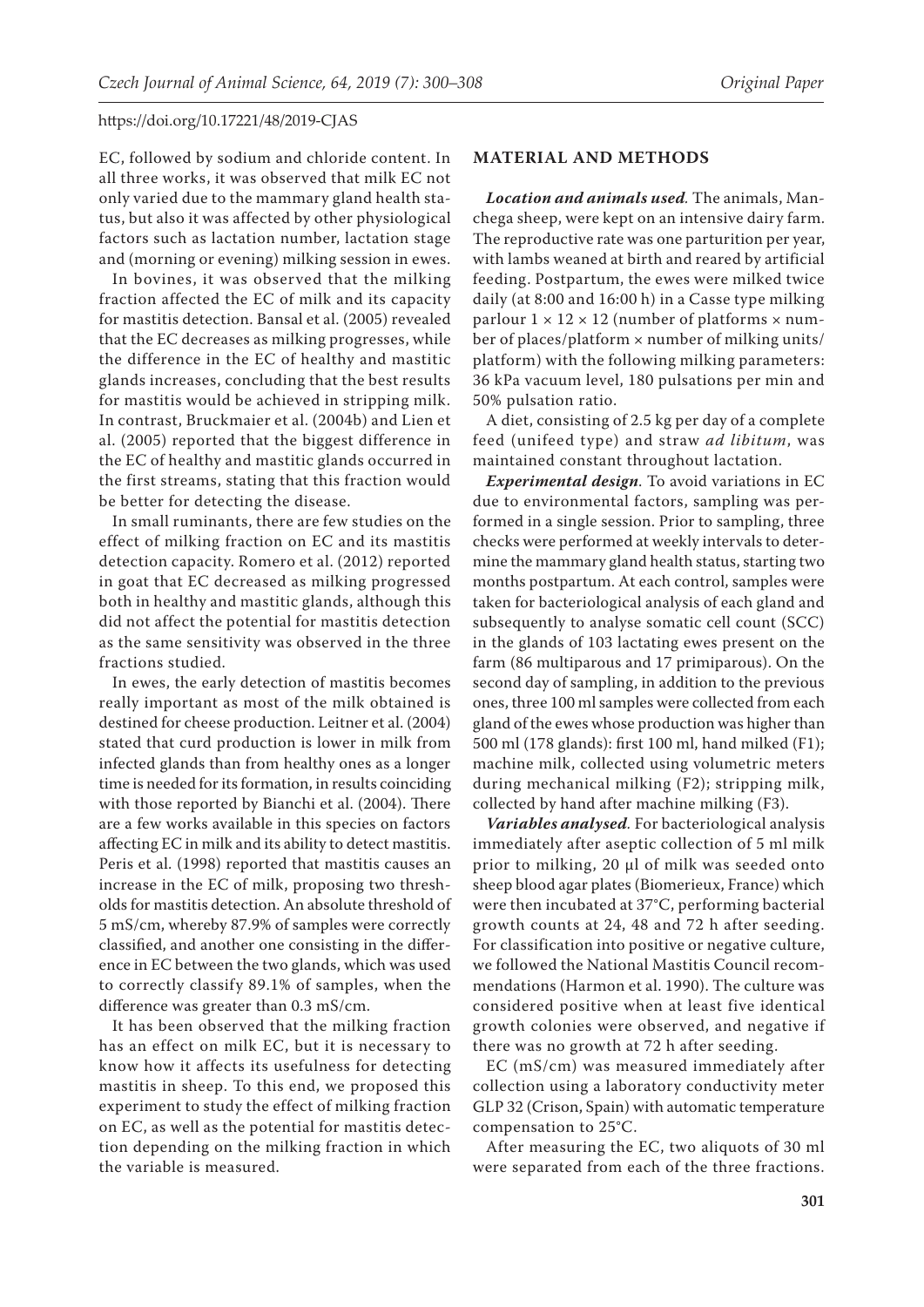Azidiol was added to one of them for preservation and subsequent delivery to the Inter-Professional Milk Laboratory of the Valencia Community (Spain), where the SCC analysis ( $\times$  10<sup>3</sup> cells/ml) was performed by fluorometric method (Fossomatic 5000; Foss, Denmark). The other aliquot was used for determination of macroscopic composition (fat, casein (Cas), whey protein (WP), lactose monohydrate (Lac) and ash). Milk composition was analysed using Fourier Transform Infrared Spectrophotometry (FT120 Milko-Scan; Foss) with a commercial calibration (Improved Milk Calibration) from Foss Electric validated according to ISO 21543:2006. The milk samples were previously heated to 40°C. The results were expressed as a wet matter percentage.

*Gland health status definition.* The glands were classified by health status, according to the bacteriological analysis. Glands with a positive bacteriological reading or SCC higher than 400 ×  $10<sup>3</sup>$  cells/ml were classified as mastitic. Glands in which the bacteriological analysis was negative or SSC lower than  $400 \times 10^3$  cells/ml were classified as healthy glands.

*Statistical analysis*. To normalize the data distribution and apply statistical analyses, we transformed the EC and SCC variables into base-10 logarithm (LEC, LSCC). Means and standard deviations of milk composition, LSCC and LEC at every milking fraction were calculated (Proc Means, SAS Version 9.2, 2012).

The relationship of the dependent variables LEC and LSCC with the fixed effects studied was analysed using a linear mixed model (Proc Mixed, SAS Version 9.2, 2012). The following fixed effects were considered: gland health status (INFi, with 2 levels: healthy or mastitic), lactation number of the ewe (NPj, with 2 levels: primiparous or multiparous), milking fraction (FRAk, with three levels: first 100 ml (F1), machine milk (F2) or stripping milk (F3)) and the interaction between gland health status and milking fraction. The interactions of the lactation number with gland health status or with milking fraction were not significant, so they were ruled out of the model. The random effect considered was the gland (right or left) nested to the ewe, to model the covariance between observations of the glands within each ewe (Barkema et al. 1997). We used a "compound symmetry" type model of fit for the correlation of variance among repeated measurements from the same animal. The model using this hierarchical structure provided

the best fit for the data at every studied variable when compared with different models considering other covariance and hierarchical structures (as assessed using Bayesian and Akaike's information criteria). The correlation of EC with SCC (Proc Corr, SAS Version 9.2, 2012) was analysed globally and in each of the three fractions studied.

The relation between milk composition (Fat, Cas, WP, Lac, Ash) and EC (Proc Reg, SAS Version 9.2, 2012) was analysed. Some samples were damaged during transport to the laboratory for the analysis of macroscopic milk composition, so those glands for which there were no composition data in their three fractions were not taken into account for the overall study of the relation of EC with milk composition.

The evolution of the sensitivity (Se), specificity (Sp), positive predictive value (PPV) and negative predictive value (NPV) for detecting mastitis was calculated based on different EC thresholds for each of the three milking fractions. We defined sensitivity as the percentage of positive cases which the method is able to detect, or the probability that a positive sample would be classified as such (true positives over the sum of true positives and false negatives). Specificity was defined as the percentage of negative cases that the method is able to detect or the probability that a negative sample will be classified as such (true negatives over the sum of true negatives and false positives). The positive predictive value was defined as the probability that a gland is mastitic when the sample is classified as positive (true positives over the sum of true positives and false positives). Finally, the negative predictive value was defined as the probability that a gland is not mastitic when the sample is classified as negative (true negatives compared to the sum of true negatives and false negatives).

All experiments were performed in compliance with the Spanish and European Union laws on animal care in experimentation (Spanish Real Decreto 53/2013 and European Directive 2010/63 EU) and have been analysed and approved by the Animal Experimentation Ethics Committee of our Institution and by the Competent Authority.

## **RESULTS AND DISCUSSION**

The means of milk components (Table 1) in F2 (machine milk) were similar to those obtained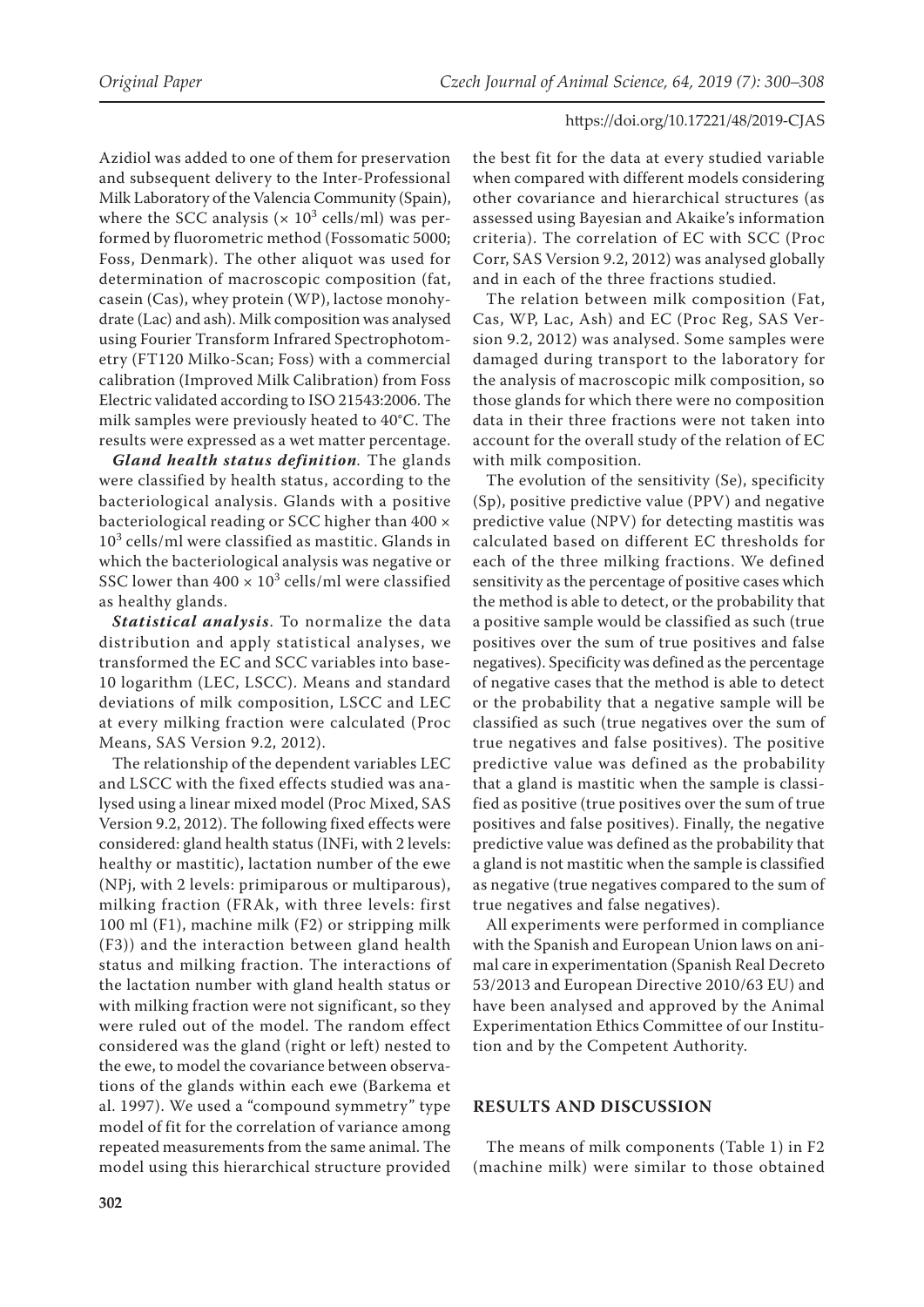| Milk component                               | Fraction 1 ( $n = 137$ ) | Fraction 2 ( $n = 142$ ) | Fraction 3 ( $n = 129$ ) |
|----------------------------------------------|--------------------------|--------------------------|--------------------------|
| <b>LEC</b>                                   | $0.62 \pm 0.07$          | $0.61 \pm 0.07$          | $0.58 \pm 0.06$          |
| (Antilog, mS/cm)                             | $4.17 \pm 1.17$          | $4.07 \pm 1.17$          | $3.80 \pm 1.15$          |
| <b>LSCC</b>                                  | $2.04 \pm 0.61$          | $2.05 \pm 0.58$          | $2.21 \pm 0.54$          |
| (Antilog, $\times$ 10 <sup>3</sup> cells/ml) | $109.65 \pm 4.08$        | $112.20 \pm 3.80$        | $162.18 \pm 3.47$        |
| Fat $(\%)^1$                                 | $5.73 \pm 1.99$          | $7.02 \pm 1.94$          | $9.13 \pm 2.47$          |
| Casein $(\%)^1$                              | $5.02 \pm 0.90$          | $4.89 \pm 0.83$          | $4.94 \pm 0.80$          |
| Serum protein $(\%)^1$                       | $0.82 \pm 0.23$          | $0.75 \pm 0.21$          | $0.66 \pm 0.17$          |
| Lactose $(\%)^1$                             | $4.59 \pm 0.57$          | $4.56 \pm 0.55$          | $4.56 \pm 0.32$          |

| Table 1. Means and standard deviations (SD) of milk components by fractions |  |
|-----------------------------------------------------------------------------|--|
|-----------------------------------------------------------------------------|--|

LEC = electrical conductivity logarithm, LSCC = somatic cell count logarithm, *n* = number of observations 1 wet matter

by Marti de Olives et al. (2015) in a study carried out in Manchega sheep. Significant effects of the milking fraction, mammary gland health status and lactation number of ewes were observed in the two variables studied. In the case of LEC, the milking fraction caused a more pronounced effect than health status of the glands or number of lactation (*F* = 19.95, 15.88 and 6.55, respectively). In LSCC, the gland health status caused the most pronounced effect  $(F = 112.02)$ , followed by milking fraction  $(F = 6.89)$  and lactation number  $(F = 5.28)$ . The interaction of health status with milking fraction had a significant effect only in LSCC, whereas in EC it was not significant (Table 2).

EC in mastitic glands was higher than that found in healthy glands (4.64 vs 3.82 mS/cm) (Table 3). As for milking fraction, the highest EC value was recorded in F1 (4.27 mS/cm), and fell off significantly as milking progressed, being 4.14 and 4.06 mS/cm in F2 and F3, respectively (Table 4), which also agrees with several studies carried out in cattle (Bruckmaier et al. 2004a; Bansal et 2012). When distinguishing between healthy and mastitic glands, a similar evolution was observed (Table 5), with the EC of healthy glands (4.02, 3.94, 3.81 mS/cm for F1, F2 and F3, respectively) significantly lower than the EC in mastitic glands (4.54, 4.34, 4.32 mS/cm for F1, F2 and F3, respectively) in the three milking fractions. The difference in EC between healthy and mastitic glands was slightly higher in F1 (0.52, 0.40, 0.41 mS/cm for F1, F2 and F3, respectively), in agreement with the studies performed in cattle by Bruckmaier et al. (2004b) and Lien et al. (2005), who observed that the greatest difference between the EC of healthy and infected glands occurred in the first streams, stating that this fraction would be better for detecting the disease. In contrast, Bansal et al. (2005), also in cattle, stated that it would be better to use stripping milk than the first streams in

al. 2005; Lien et al. 2005) and goat (Romero et al.

Table 3. LEC and LSCC means comparison results according to health status of glands

| level) of LEC and LSCC variables      |                           |                     |  |  |  |  |  |
|---------------------------------------|---------------------------|---------------------|--|--|--|--|--|
| Effect                                | <b>LEC</b><br>$(n = 534)$ | LSCC<br>$(n = 534)$ |  |  |  |  |  |
| Fraction                              | $19.95***$                | $6.89***$           |  |  |  |  |  |
| Health status                         | 15.88***                  | 112.02***           |  |  |  |  |  |
| Lactation number                      | $6.55*$                   | $5.28*$             |  |  |  |  |  |
| Fraction $\times$ infective<br>status | 1.98 <sup>ns</sup>        | $8.82***$           |  |  |  |  |  |

Table 2. Statistical analysis result (*F* value and significance

LEC = electrical conductivity logarithm, LSCC = somatic cell count logarithm,  $n =$  number of observations

 $*P < 0.05$ ,  $*P < 0.01$ ,  $* * P < 0.001$ , ns = non-significant

| Health<br>status | Mean LEC<br>(Antilog,<br>$mS/cm$ )<br>$(n = 534)$ | SE.    | Mean LSCC<br>(Antilog,<br>$\times 10^3$ cells/ml)<br>$(n = 534)$ | SE.    |
|------------------|---------------------------------------------------|--------|------------------------------------------------------------------|--------|
| Healthy          | 0.5936<br>(3.92)                                  | 0.0063 | 1.9849<br>(96)                                                   | 0.0419 |
| Mastitic         | 0.6432<br>(4.39)                                  | 0.0122 | 2.8663<br>(735)                                                  | 0.0814 |
| P-value          | 染染染                                               |        | 染染染                                                              |        |

 $LEC = electrical conductivity logarithm, LSCC = somatic$ cell count logarithm,  $n =$  number of observations,  $SE =$ standard error

\*\*\**P* < 0.001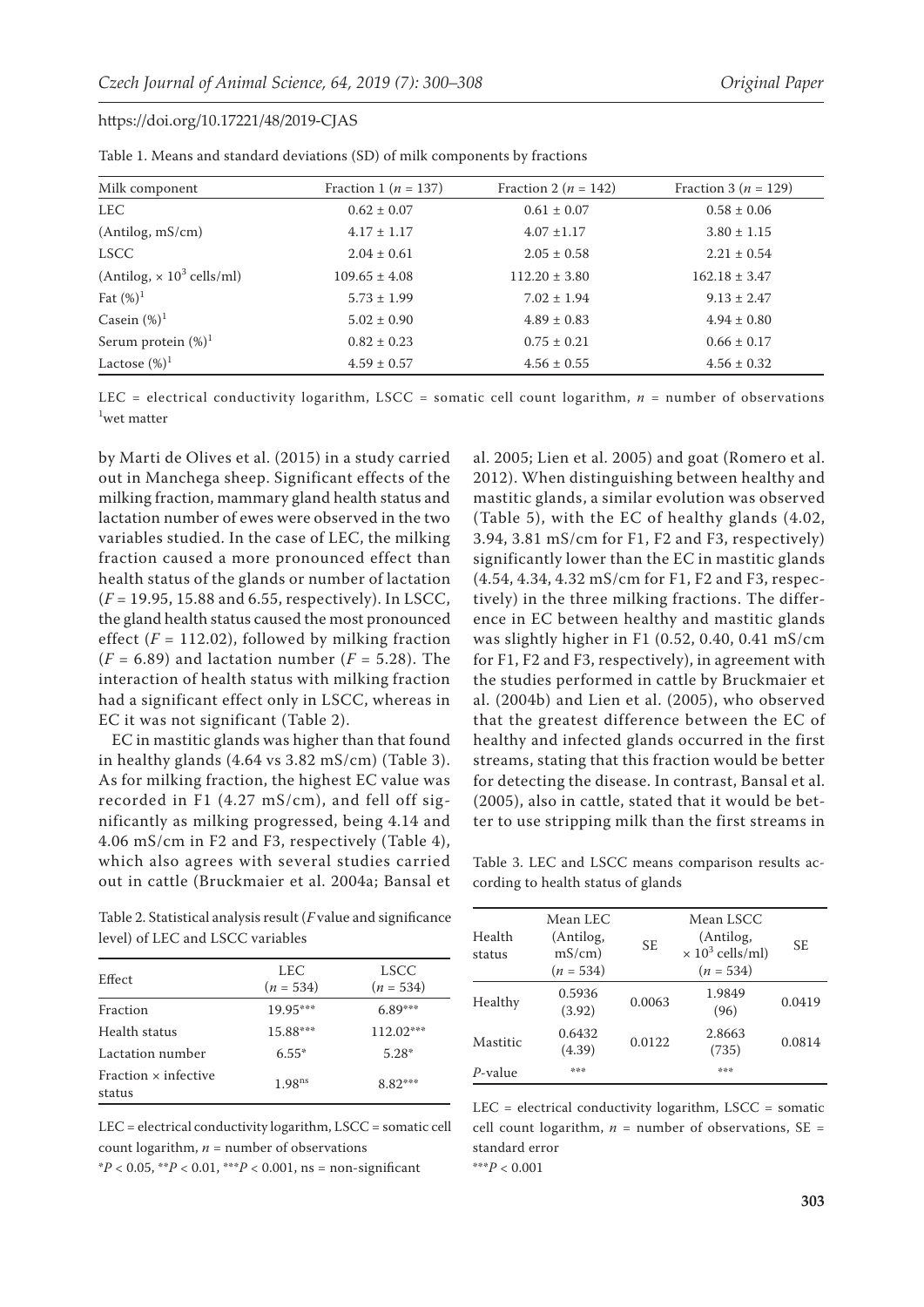|                     |                                          | $\overline{\phantom{0}}$ |                                                                       |           |
|---------------------|------------------------------------------|--------------------------|-----------------------------------------------------------------------|-----------|
| Fraction            | Mean LEC (Antilog, mS/cm)<br>$(n = 534)$ | <b>SE</b>                | Mean LSCC (Antilog, $\times$ 10 <sup>3</sup> cells/ml)<br>$(n = 534)$ | <b>SE</b> |
| First streams (F1)  | $0.6304^{\rm a}$<br>(4.27)               | 0.0077                   | $2.3954$ <sup>a</sup><br>(248)                                        | 0.0522    |
| Machine milk (F2)   | 0.6169 <sup>b</sup><br>(4.14)            | 0.0077                   | $2.3952$ <sup>a</sup><br>(248)                                        | 0.0522    |
| Stripping milk (F3) | $0.6080^{\circ}$<br>(4.06)               | 0.0077                   | 2.4862 <sup>b</sup><br>(306)                                          | 0.0522    |

Table 4. LEC and LSCC means comparison results according to milking fraction

LEC = electrical conductivity logarithm, LSCC = somatic cell count logarithm, *n* = number of observations, SE = standard error  $a-c$  different superscripts in the same column indicate significant differences

order to discriminate between healthy and mastitic glands, as at the end of milking the differences between the studied variables increased.

The SCC of mastitic glands (735  $\times$  10<sup>3</sup> cells ml) was higher than 96  $\times$  10<sup>3</sup> cells/ml recorded in healthy glands (Table 3), an increase being observed as milking progressed, in contrast to what happened in EC, where the highest value  $(306 \times 10^3)$ cells/ml) was in F3, while only  $248 \times 10^3$  cells/ml were recorded in F2 and F1. This is consistent with what was found by Bansal et al. (2005) in cattle, who as a general observation noted that the SCC of the stripping milk fraction was significantly higher than that recorded in the machine milk and the initial streams. Differentiating by health status and fraction (Table 6), in all fractions SCC was significantly higher in the mastitic glands compared to the healthy ones. Regarding the evolution during milking, the same behaviour was observed in healthy glands when analysing all the data together. The SCC increased in line with milking, with the SCC in F3 significantly higher than that recorded

in F1 and F2. However, no significant differences were observed between the SCC of the different fractions in mastitic glands, which shows that the interaction of health status with milking fraction was significant. The outcomes obtained in the mastitic glands contradict the results reported by Bansal et al. (2005) in cattle, and Romero et al. (2012) in goat, who also found high SCC in the stripping milk fraction, even in mastitic glands. The correlation coefficients between the EC and SCC obtained were significant but moderate when the data were studied both jointly  $(r = 0.47)$  and separately (*r* = 0.49, 0.50, and 0.45 for F1, F2 and F3, respectively). In all cases the scores were higher than those recorded by Caria et al. (2016) in Sarda sheep  $(r = 0.31)$ . McDougall et al.  $(2001)$  found a correlation of –0.37 between SCC and impedance (inverse of EC), stating that the impedance would not be a good indicator of mastitis in sheep according to the results obtained in that work.

In studying the relationship of EC with the chemical composition, a high coefficient of determination

|                     | Healthy glands                           |           | Mastitic glands                          |           |     |  |
|---------------------|------------------------------------------|-----------|------------------------------------------|-----------|-----|--|
| Fraction            | mean LEC (Antilog, mS/cm)<br>$(n = 534)$ | <b>SE</b> | mean LEC (Antilog, mS/cm)<br>$(n = 534)$ | <b>SE</b> | Р   |  |
| First streams (F1)  | $0.6042$ <sup>a</sup><br>(4.02)          | 0.0065    | $0.6566^{\rm a}$<br>(4.54)               | 0.0127    | *** |  |
| Machine milk (F2)   | 0.5961 <sup>b</sup><br>(3.94)            | 0.0065    | $0.6376^{b}$<br>(4.34)                   | 0.0127    | *** |  |
| Stripping milk (F3) | $0.5806^{\circ}$<br>(3.81)               | 0.0065    | $0.6354^{b}$<br>(4.32)                   | 0.0127    | *** |  |

Table 5. LEC according to health status of the glands and the fraction studied

LEC = electrical conductivity logarithm,  $n =$  number of observations,  $SE =$  standard error

a-cdifferent superscripts in the same column indicate significant differences

\*\*\**P* < 0.001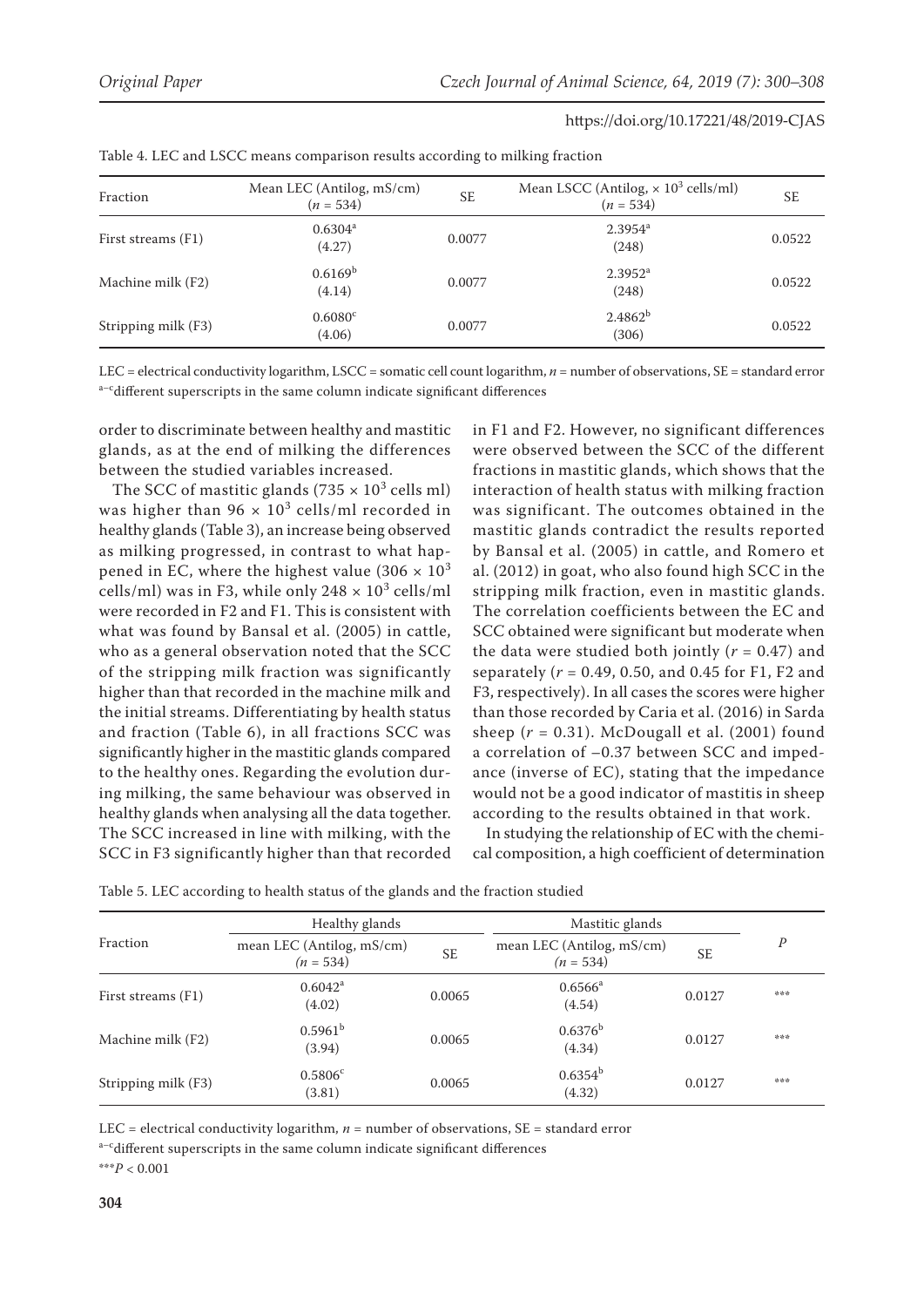|                     | Healthy glands                                                        |        | Mastitic glands                                                                   |        |     |
|---------------------|-----------------------------------------------------------------------|--------|-----------------------------------------------------------------------------------|--------|-----|
| Fraction            | mean LSCC (Antilog, $\times$ 10 <sup>3</sup> cells/ml)<br>$(n = 534)$ |        | mean LSCC(Antilog, $\times$ 10 <sup>3</sup> cells/ml)<br><b>SE</b><br>$(n = 534)$ |        | Ρ   |
| First streams (F1)  | $1.9044^a$<br>(80)                                                    | 0.0439 | 2.8864<br>(770)                                                                   | 0.0868 | *** |
| Machine milk (F2)   | $1.9393$ <sup>a</sup><br>(87)                                         | 0.0439 | 2.8511<br>(710)                                                                   | 0.0868 | *** |
| Stripping milk (F3) | 2.1111 <sup>b</sup><br>(129)                                          | 0.0439 | 2.8613<br>(727)                                                                   | 0.0868 | *** |

Table 6. LSCC according to health status of the glands and the fraction studied

LSCC = somatic cell count logarithm,  $n =$  number of observations,  $SE =$  standard error

a,bdifferent superscripts in the same column indicate significant differences

\*\*\**P* < 0.001

was obtained by studying the data both jointly ( $R^2$  = 0.89) and in each of the milking fractions ( $R^2 =$ 0.94, 0.94 and 0.86 for F1, F2 and F3, respectively) (Table 7). Overall, the component that explained the greatest variance in EC was fat, followed by whey protein and lactose; all three variables presented a negative relation with EC. In fractions 2 and 3, it was also fat which scored a higher *R*<sup>2</sup> , followed by whey protein and lactose. This is in agreement with Prentice (1962) and Mucchetti et al. (1994), who observed that fat globules increased

the actual distance in the migration of ions which tended to cross over between the two conductivity meter electrodes. In sheep, McKusick et al. (2002) found that the fat content of alveolar milk was significantly higher than that measured in cisternal milk. Furthermore, and according to the above-mentioned, in cattle Nielsen et al. (2005) and Bansal et al. (2005) observed that the fat content of milk tended to increase during milking. This, along with the fact that in F3 the greatest EC variance was due to the fat percentage in milk, would

|  |  |  |  | Table 7. Relation between EC and macro composition of milk |  |  |  |  |  |  |  |  |  |
|--|--|--|--|------------------------------------------------------------|--|--|--|--|--|--|--|--|--|
|--|--|--|--|------------------------------------------------------------|--|--|--|--|--|--|--|--|--|

|            |                        | <b>Statistics</b> |        |               | Model            |          |  |
|------------|------------------------|-------------------|--------|---------------|------------------|----------|--|
|            | Variables              | SE<br>parameter   |        | partial $R^2$ |                  |          |  |
|            | intercept              | 14.2502           | 0.2406 |               | $\boldsymbol{n}$ | 297      |  |
| Global     | fat $(\%)^1$           | $-0.1846$         | 0.0048 | 0.4495        | $R^2$            | 0.8908   |  |
|            | lactose $(\%)^1$       | $-0.1703$         | 0.0400 | 0.3048        | $F$ -value       | 780.35   |  |
|            | serum protein $(\%)^1$ | $-1.4056$         | 0.7422 | 0.1365        | $P$ -value       | < 0.0001 |  |
|            | intercept              | 12.5426           | 0.1726 |               | $\boldsymbol{n}$ | 137      |  |
|            | lactose $(\%)^1$       | $-0.1637$         | 0.0098 | 0.6066        | $R^2$            | 0.9468   |  |
| Fraction 1 | fat $(\%)^1$           | $-0.2825$         | 0.0197 | 0.2582        | <i>F</i> -value  | 788.32   |  |
|            | casein $(\%)^1$        | $-1.2962$         | 0.0321 | 0.0802        | $P$ -value       | < 0.0001 |  |
|            | intercept              | 14.5675           | 0.3909 |               | $\boldsymbol{n}$ | 142      |  |
| Fraction 2 | lactose $(\%)^1$       | $-1.7620$         | 0.0613 | 0.7145        | $R^2$            | 0.9423   |  |
|            | fat $(\%)^1$           | $-0.1984$         | 0.0092 | 0.1987        | $F$ -value       | 750.96   |  |
|            | serum protein $(\%)^1$ | $-1.3229$         | 0.1587 | 0.0291        | $P$ -value       | < 0.0001 |  |
|            | intercept              | 14.2988           | 0.4421 |               | $\boldsymbol{n}$ | 129      |  |
|            | fat $(\%)^1$           | $-1.4643$         | 0.1394 | 0.3886        | $R^2$            | 0.8630   |  |
| Fraction 3 | lactose $(\%)^1$       | $-0.1658$         | 0.0078 | 0.3535        | <i>F</i> -value  | 262.48   |  |
|            | serum protein $(\%)^1$ | $-1.7460$         | 0.0753 | 0.1208        | $P$ -value       | < 0.0001 |  |

SE = standard error,  $R^2$  = regression coefficient,  $n$  = number of observations 1 wet matter %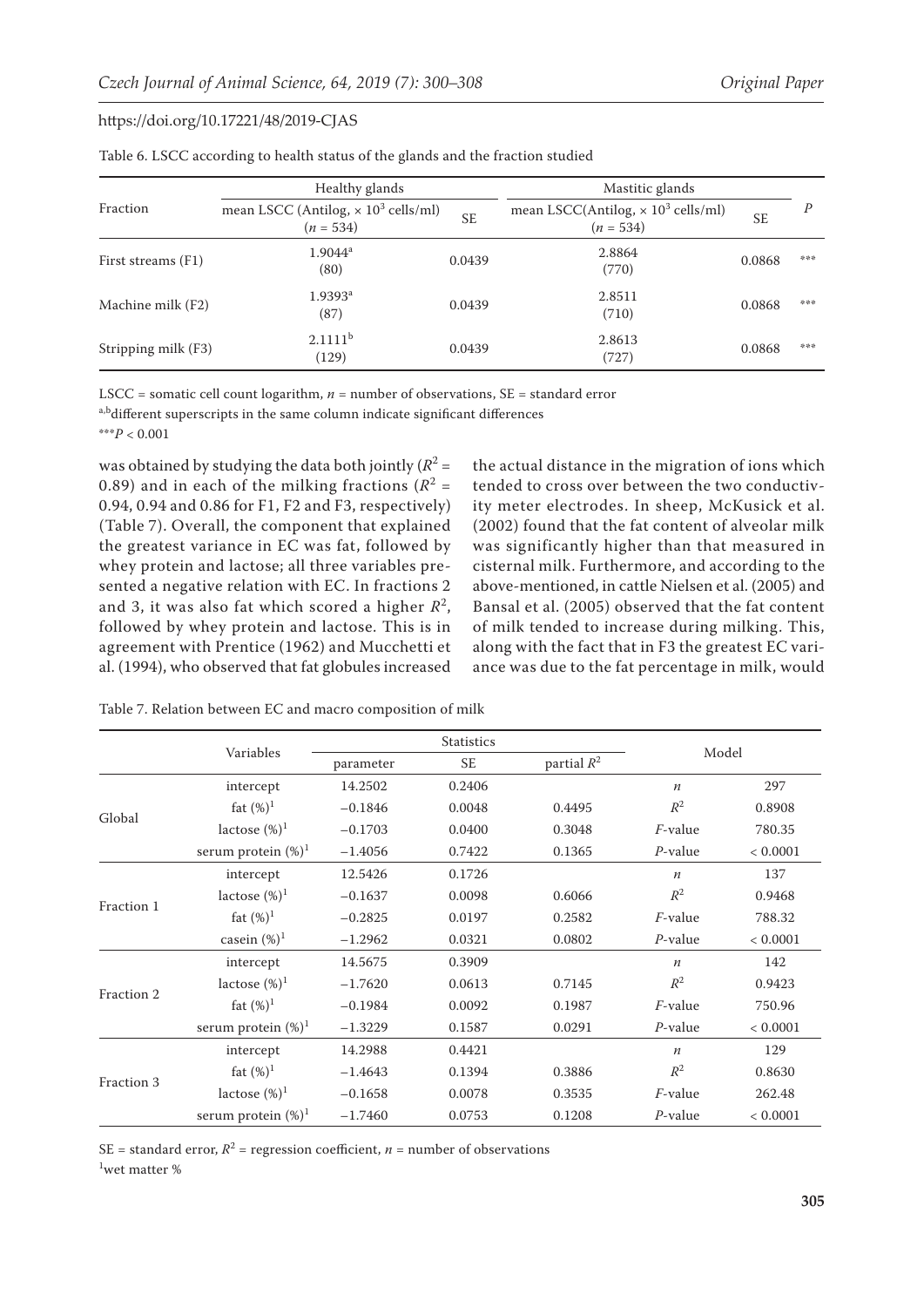explain why the EC in that fraction was lower than that found in the other two fractions. In contrast, lactose is responsible for most of the EC variance in F1 and F2  $(R^2 = 0.61$  and 0.71, respectively), fat being relegated to the second place, and casein content to the third. In this fraction, whey protein showed no significant effect on EC variation, so it was removed from the model. In the three fractions, a negative and significant relationship between lactose content and milk EC was observed, in agreement with that reported by Fernando et al. (1985) in cattle and Caria et al. (2016) in sheep. According to Hamann and Zecconi (1998), lactose is the most important milk component in regulation of the osmotic pressure of milk. For the same osmotic pressure, the lactose content is inversely proportional to the Cl– concentration. The passage of chloride ion to the alveolar lumen from the bloodstream is favoured by the deterioration of the epithelial cell membranes of the mammary gland, which is offset by a decrease in lactose. At the same time, the deterioration of lactocytes also produces a decrease in lactose synthesis (Shuster et al. 1991). According to the above-mentioned, an intramammary infection may cause a drop in the amount of lactose, ranging from 3% observed by Bianchi et al. (2004) to 25% obtained by Leitner et al. (2004). There are two reasons for the increased EC recorded in the three milking fractions from mastitic glands. On the one hand, it is explained by reduced lactose synthesis caused by an intramammary infection settling in, and on the other, by the reduction in fat synthesis observed by Albenzio et al. (2002), Bianchi et al. (2004),

Leitner et al. (2004), and Santos et al. (2007) in milk from sheep mastitic glands.

*Mastitis detection by absolute EC thresholds*. Slight variations were observed in sensitivity and specificity recorded in the three fractions for the same EC threshold (Figure 1). Sensitivity decreased as the EC threshold increased, while a simultaneous increase in specificity was observed. This is so because at very low thresholds most mastitic glands will be classified as such, but many healthy glands may also be classified as mastitic; in other words, the false negative rate is very high (low PPV). As reported by Romero et al. (2017), the cut-off point of the curve traced by the sensitivity with that of the specificity varied with the milking fraction, occurring at 4.2 mS/cm in F1 and 4.1 and 4 mS/cm in F2 and F3, respectively. The sensitivity and specificity found at this point ranged around 50% in all three cases, those recorded in F3 being slightly higher, as observed by Bansal et al. (2005) in cattle. Contrarily, in goat Romero et al. (2012) found no differences in sensitivity and specificity in the three milking fractions, regardless of the EC threshold applied.

The recorded PPV was less than 20% in the three fractions with thresholds lower than 4.3 mS/cm (Figure 2). At higher thresholds, the PPV improved, but we must bear in mind that the sensitivity for these thresholds was below 50%. The NPV in the three fractions, and for all the thresholds proposed, was greater than 80%. Romero et al. (2017) also observed that the NPV of the method was higher than the PPV, concluding that the use of EC to detect mastitis would be more accurate when discarding healthy glands than for detecting mastitic glands.



Figure 1. Sensitivity and specificity of electrical conductivity (EC) reading for mastitis detection depending on milking fraction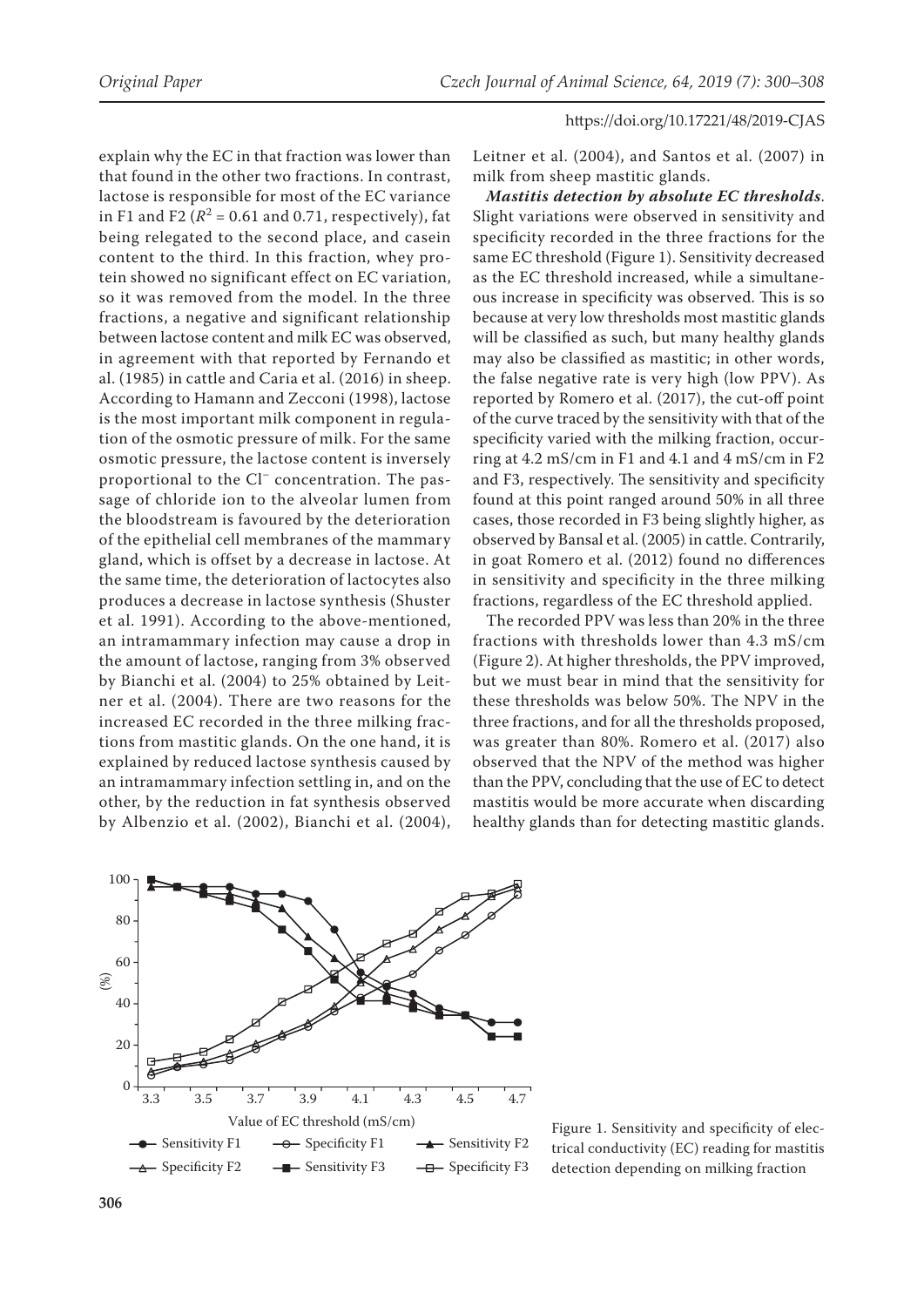

Figure 2. Positive predictive value (PPV) and negative predictive value (NPV) of electrical conductivity (EC) reading for mastitis detection depending on milking fraction

In glands causing concern, the use of other methods would be recommendable to confirm the disease and avoid unnecessary treatment costs.

The results reported by Peris et al. (1998) in sheep were better than those obtained in this work, being able to correctly classify 87.9% of samples, achieving 60.2% sensitivity and 91.4% specificity by setting a threshold of 5 mS/cm. These outcomes improved considerably when taking into account the difference in EC between both glands of the same animal (70% sensitivity, 93% specificity and 89.1% of samples classified correctly for a difference between glands greater than 0.3 mS/cm).

The results obtained corroborate previous studies in cattle (Bruckmaier et al. 2004a, b; Lien et al. 2005; Bansal et al. 2005) and goat (Romero et al. 2012) showing the variations that occur in EC and SCC according to the milking fraction, causing a variation in the mastitis detection capacity depending on the sampling fraction. Nevertheless, in our study this variation was not very pronounced.

### **CONCLUSION**

The EC of milk varies depending on the milking fraction in which it is measured, both in healthy and mastitic glands, due to differences in the composition that take place, with a slightly higher sensitivity observed in the first 100 ml (hand milked), while specificity and PPV were slightly higher in stripping milk, collected by hand after machine milking.

This must be taken into account when using the EC variable as a method of mastitis detection, so that when it comes to designing algorithms for mastitis detection, those factors which affect the composition and therefore cause variations in EC should be included, such as milking fraction, individual differences, lactation status or lactation number.

## **REFERENCES**

- Albenzio M., Taibi L., Muscio A., Sevi A. (2002): Prevalence and etiology of subclinical mastitis in intensively managed flocks and related changes in the yield and quality of ewe milk. Small Ruminant Research, 43, 219–226.
- Bansal B.K., Hamann J., Grabowski N.T., Singh K.B. (2005): Variation in the composition of selected milk fraction samples from healthy and mastitic quarters, and its significance for mastitis diagnosis. Journal of Dairy Research, 72, 144–152.
- Barkema H.W., Schukken Y.H., Lam T.J.G.M., Galligan D.T., Beiboer M.L., Brand A. (1997): Estimation of interdependence among quarters of the bovine udder with subclinical mastitis and implications for analysis. Journal of Dairy Research, 80, 1592–1599.
- Bianchi L., Bolla A., Budelli E., Caroli A., Casoli C., Pauselli M., Duranti E. (2004): Effect of udder health status and lactation phase on the characteristics of Sardinian ewe milk. Journal of Dairy Science, 87, 2401–2408.
- Bruckmaier R.M., Ontsouka C.E., Blum J.W. (2004a): Fractionized milk composition in dairy cows with subclinical mastitis. Veterinarni Medicina, 49, 283–290.
- Bruckmaier R.M., Weiss D., Wiedemann M., Schmitz S., Wendl G. (2004b): Changes of physicochemical indicators during mastitis and the effects of milk ejection on their sensitivity. Journal of Dairy Research, 71, 316–321.